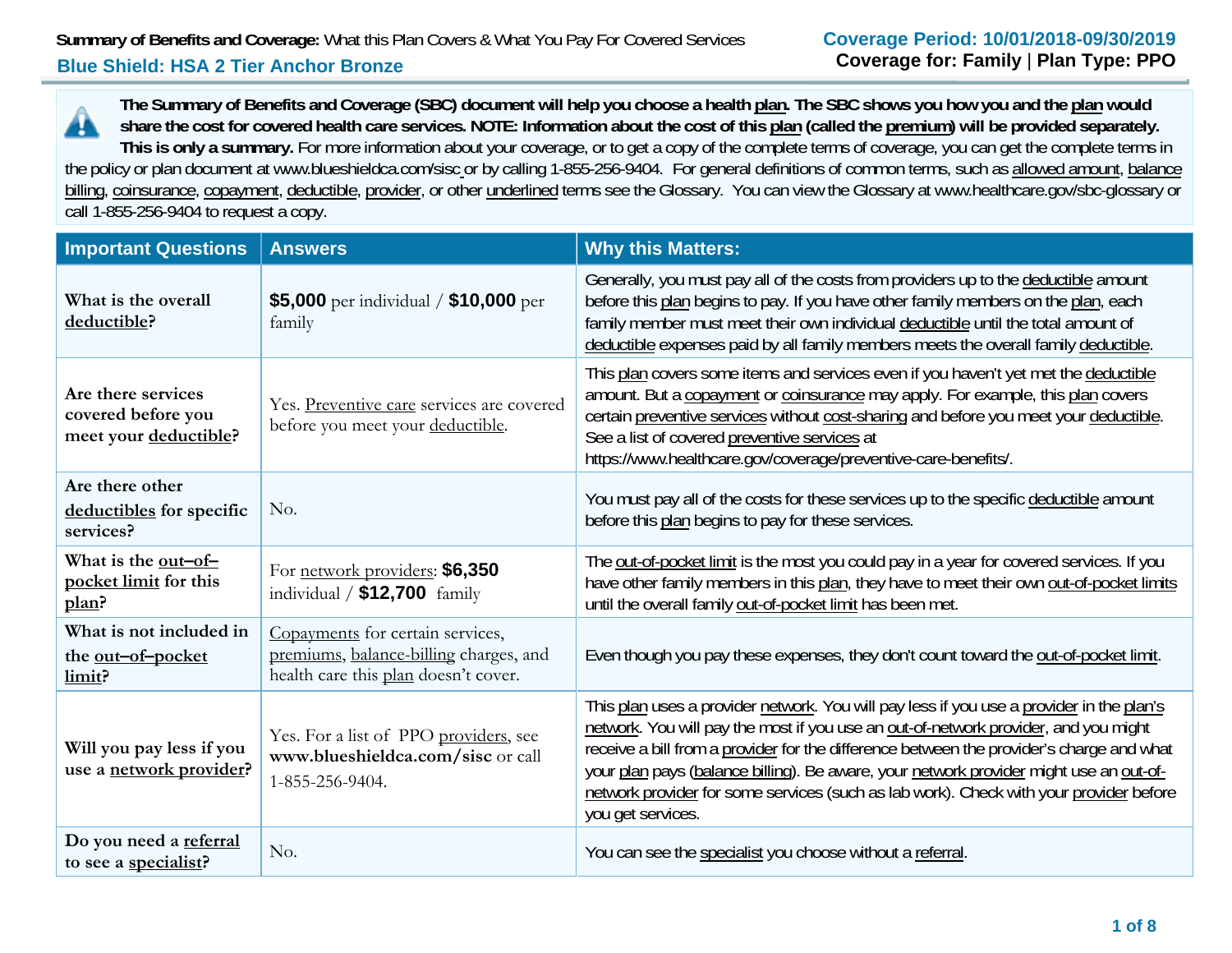

| <b>Common</b>                                                                                                                       |                                                     | <b>What You Will Pay</b>                                             |                                                            | <b>Limitations, Exceptions, &amp;</b>                                                                                                    |
|-------------------------------------------------------------------------------------------------------------------------------------|-----------------------------------------------------|----------------------------------------------------------------------|------------------------------------------------------------|------------------------------------------------------------------------------------------------------------------------------------------|
| <b>Medical Event</b>                                                                                                                | <b>Services You May Need</b>                        | <b>Network Provider</b><br>(You will pay the least)                  | <b>Out-of-Network Provider</b><br>(You will pay the most)  | <b>Other Important Information</b>                                                                                                       |
| If you visit a health                                                                                                               | Primary care visit to treat an<br>injury or illness | 30% coinsurance                                                      | 50% coinsurance                                            | None                                                                                                                                     |
| care provider's office                                                                                                              | Specialist visit                                    | 30% coinsurance                                                      | 50% coinsurance                                            | None                                                                                                                                     |
| or clinic                                                                                                                           | Preventive care/screening<br>immunization           | No Charge                                                            | Not Covered                                                | None                                                                                                                                     |
|                                                                                                                                     | Diagnostic test (x-ray, blood<br>work)              | 30% coinsurance                                                      | Not Covered                                                | None                                                                                                                                     |
| If you have a test                                                                                                                  | Imaging (CT/PET scans,<br>MRI <sub>s</sub> )        | 30% coinsurance                                                      | 50% coinsurance                                            | Preauthorization is required.                                                                                                            |
| If you need drugs to                                                                                                                | Generic drugs                                       | \$9 / prescription (Retail)<br>\$18 / prescription (Mail<br>Service) | \$9 /prescription (Retail)<br>Not Covered (Mail Service)   | Covers up to a 30-day supply (retail                                                                                                     |
| treat your illness or<br>condition<br>More information<br>about prescription<br>drug coverage is<br>available at<br>www.navitus.com | Brand drugs                                         | \$35 / prescription (Retail)<br>\$90/prescription (Mail<br>Service)  | \$35 / prescription (Retail)<br>Not Covered (Mail Service) | prescriptions).<br>Covers up to a 90-day supply (mail<br>service prescriptions)<br>Selected formulary drugs require<br>preauthorization. |
|                                                                                                                                     | Specialty drugs                                     | \$35 / prescription                                                  | Not Covered                                                | Covers up to a 30-day supply.<br>Preauthorization may be required.                                                                       |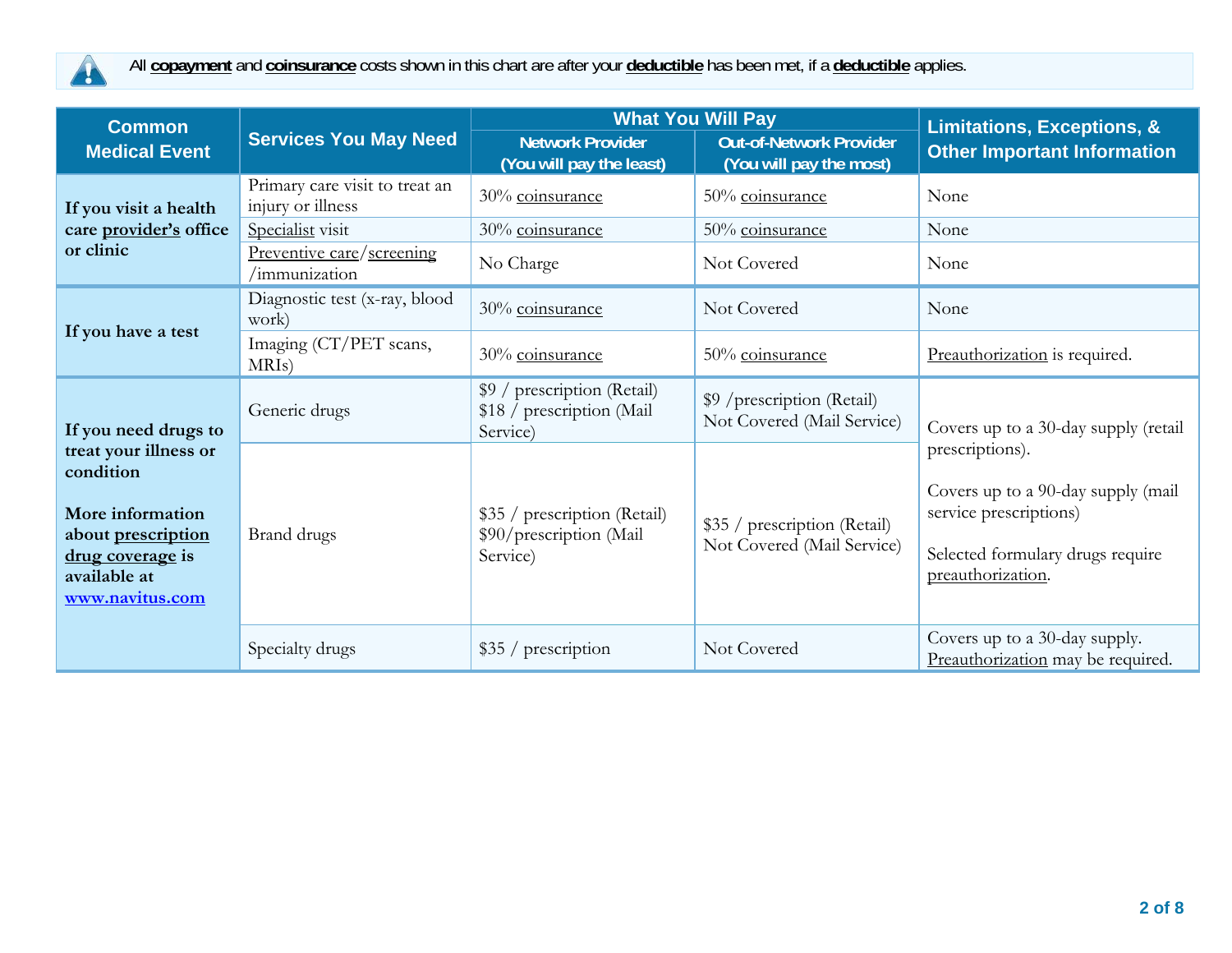| <b>Common</b>                     |                                                   | <b>What You Will Pay</b>                            |                                                           | <b>Limitations, Exceptions, &amp;</b>                                                                                                                                                                                                                                                                                                                         |
|-----------------------------------|---------------------------------------------------|-----------------------------------------------------|-----------------------------------------------------------|---------------------------------------------------------------------------------------------------------------------------------------------------------------------------------------------------------------------------------------------------------------------------------------------------------------------------------------------------------------|
| <b>Medical Event</b>              | <b>Services You May Need</b>                      | <b>Network Provider</b><br>(You will pay the least) | <b>Out-of-Network Provider</b><br>(You will pay the most) | <b>Other Important Information</b>                                                                                                                                                                                                                                                                                                                            |
| If you have<br>outpatient surgery | Facility fee (e.g., ambulatory<br>surgery center) | 30% coinsurance                                     | $0\%$ coinsurance with<br>$$350/day$ max                  | In-network hospital benefit<br>limitations:<br>Arthroscopy: \$4,500/procedure<br>Cataract Surgery: \$2,000/procedure<br>Colonoscopy: \$1,500/procedure<br>Upper GI Endoscopy w/Biopsy:<br>\$1,250/procedure<br>Upper GI Endoscopy w/o Biopsy:<br>\$1,000/procedure<br>Coverage is limited to \$350/admit<br>for out-of-network Ambulatory<br>Surgery Centers. |
|                                   | Physician/surgeon fees                            | 30% coinsurance                                     | 50% coinsurance                                           | None                                                                                                                                                                                                                                                                                                                                                          |
| If you need<br>immediate medical  | Emergency room care                               | $$100 / \text{visit}$<br>+30% coinsurance           | $$100 / \text{visit}$<br>+30% coinsurance                 | \$100 copayment waived if admitted.<br>You are responsible for billed<br>charges exceeding maximum<br>allowed amount for out-of-network<br>providers.                                                                                                                                                                                                         |
| attention                         | <b>Emergency medical</b><br>transportation        | \$100 / vist<br>+30% coinsurance                    | $$100 / \text{visit}$<br>+30% coinsurance                 | None                                                                                                                                                                                                                                                                                                                                                          |
|                                   | <u>Urgent</u> care                                | 30% coinsurance                                     | 50% coinsurance                                           | None                                                                                                                                                                                                                                                                                                                                                          |
| If you have a<br>hospital stay    | Facility fee (e.g., hospital<br>room)             | 30% coinsurance                                     | $0\%$ coinsurance with<br>$$600/day$ max                  | The maximum plan payment for<br>non-emergency hospital services<br>received from a non-preferred<br>hospital is \$600 per day. Members<br>are responsible for all charges in<br>excess of \$600. Failure to<br>preauthorize may result in reduced<br>or nonpayment of benefits.                                                                               |
|                                   | Physician/surgeon fee                             | 30% coinsurance                                     | 50% coinsurance                                           | None                                                                                                                                                                                                                                                                                                                                                          |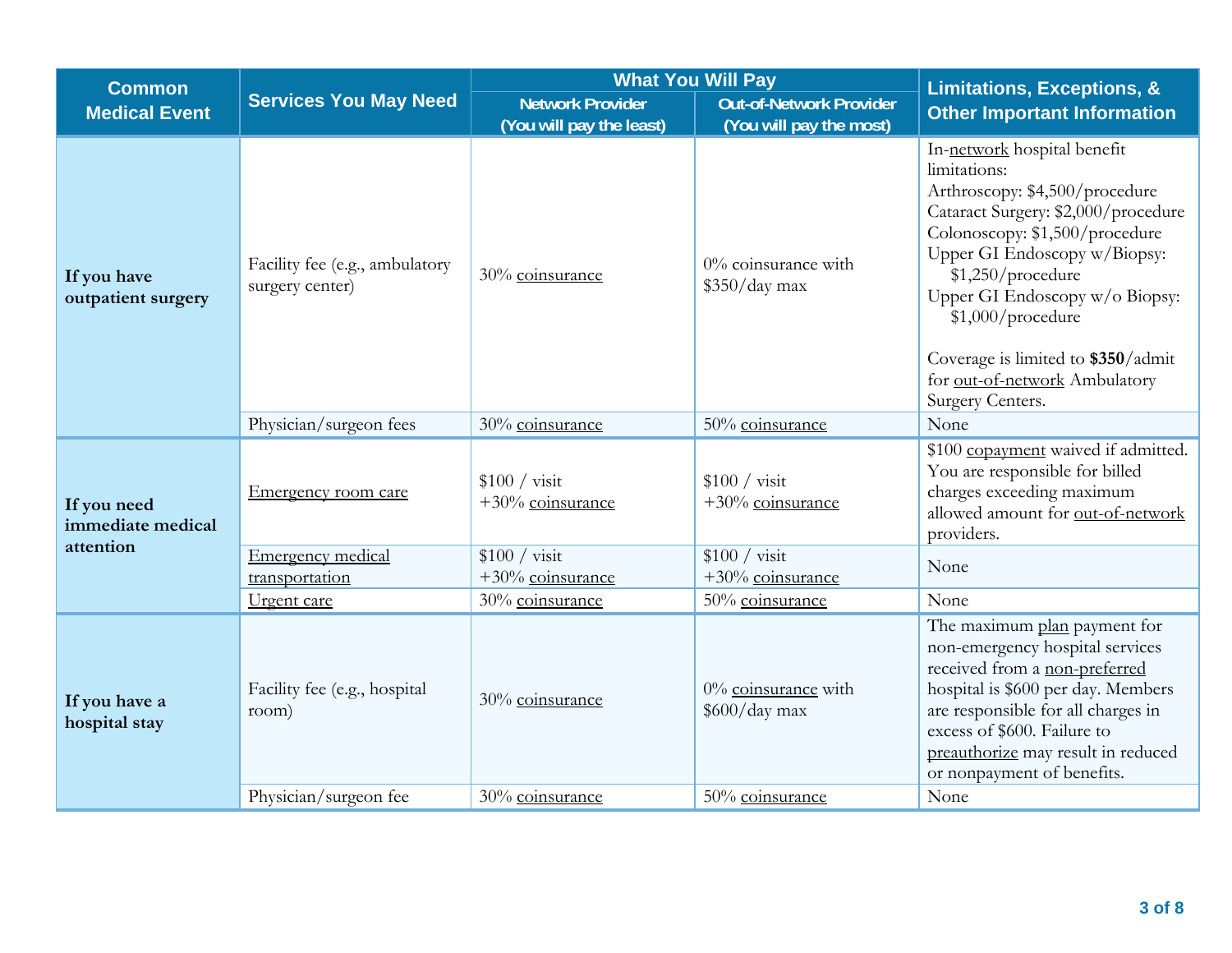| <b>Common</b>                                             |                                              | <b>What You Will Pay</b>                            |                                                           | <b>Limitations, Exceptions, &amp;</b>                                                                                                                                                                                                                             |
|-----------------------------------------------------------|----------------------------------------------|-----------------------------------------------------|-----------------------------------------------------------|-------------------------------------------------------------------------------------------------------------------------------------------------------------------------------------------------------------------------------------------------------------------|
| <b>Medical Event</b>                                      | <b>Services You May Need</b>                 | <b>Network Provider</b><br>(You will pay the least) | <b>Out-of-Network Provider</b><br>(You will pay the most) | <b>Other Important Information</b>                                                                                                                                                                                                                                |
| If you have mental                                        | Outpatient services                          | 30% coinsurance                                     | 50% coinsurance                                           | None                                                                                                                                                                                                                                                              |
| health, behavioral<br>health, or substance<br>abuse needs | Inpatient services                           | 30% coinsurance                                     | 50% coinsurance                                           | This is for facility professional<br>services only. Please refer to your<br>hospital stay for facility fee.                                                                                                                                                       |
| If you are pregnant                                       | Office Visits                                | 30% coinsurance                                     | 50% coinsurance                                           | Cost sharing does not apply for<br>preventative services. Depending<br>on the type of services, a<br>copayment, coinsurance, or<br>deductible may apply. Maternity<br>care may include tests and services<br>described elsewhere in the SBC (i.e.<br>ultrasound.) |
|                                                           | Childbirth/delivery<br>professional services | 30% coinsurance                                     | 50% coinsurance                                           | None                                                                                                                                                                                                                                                              |
|                                                           | Childbirth/delivery facility<br>services     | 30% coinsurance                                     | $0\%$ coinsurance with<br>$$600/day$ max                  | Non-Preferred facility are subject to<br>a maximum benefit payment up to<br>\$600 per day.                                                                                                                                                                        |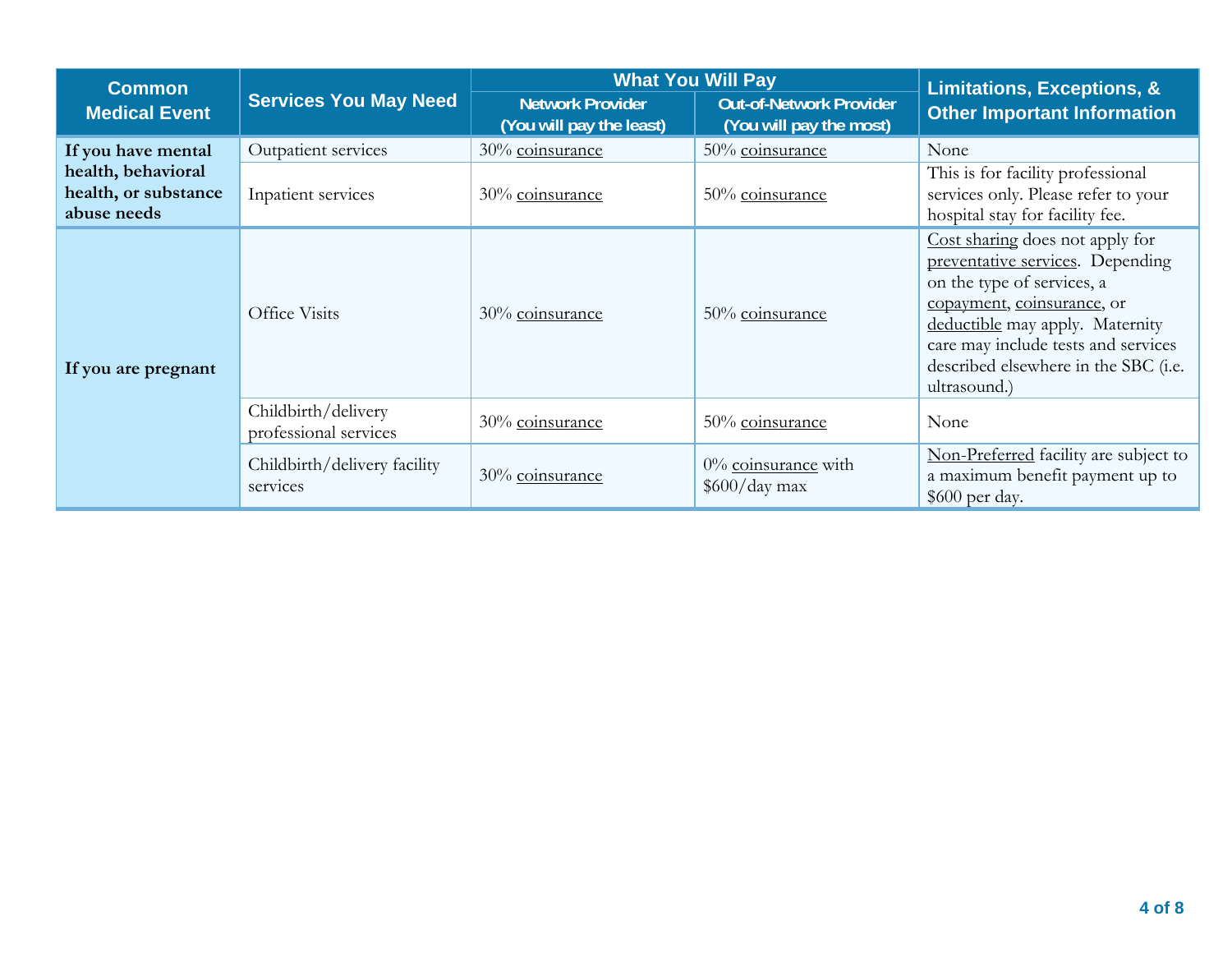| <b>Common</b>                              |                              | <b>What You Will Pay</b>                            |                                                           | <b>Limitations, Exceptions, &amp;</b>                                                                                                                                                                                                                                                                                                                |
|--------------------------------------------|------------------------------|-----------------------------------------------------|-----------------------------------------------------------|------------------------------------------------------------------------------------------------------------------------------------------------------------------------------------------------------------------------------------------------------------------------------------------------------------------------------------------------------|
| <b>Medical Event</b>                       | <b>Services You May Need</b> | <b>Network Provider</b><br>(You will pay the least) | <b>Out-of-Network Provider</b><br>(You will pay the most) | <b>Other Important Information</b>                                                                                                                                                                                                                                                                                                                   |
|                                            | Home health care             | 30% coinsurance                                     | Not Covered                                               | Covers up to 100 visits per calendar<br>year. Non-preferred home health<br>care and home infusion are not<br>covered unless preauthorized. When<br>these services are preauthorized,<br>you pay the preferred provider<br>copayment. Preauthorization is<br>required. Failure to preauthorize<br>may result in reduced or<br>nonpayment of benefits. |
| If you need help                           | Rehabilitation services      | 30% coinsurance                                     | Not Covered                                               | None                                                                                                                                                                                                                                                                                                                                                 |
| recovering or have<br>other special health | Habilitation services        | 30% coinsurance                                     | Not Covered                                               | None                                                                                                                                                                                                                                                                                                                                                 |
| needs                                      | Skilled nursing care         | 30% coinsurance at<br>freestanding SNF              | 30% coinsurance at<br>freestanding SNF                    | Covers up to 100 days per calendar<br>year combined with Hospital Skilled<br>Nursing Facility Unit.<br>Preauthorization is required. Failure<br>to preauthorize may result in<br>reduced or nonpayment of benefits.                                                                                                                                  |
|                                            | Durable medical equipment    | 30% coinsurance                                     | Not Covered                                               | Preauthorization is required.<br>Therapeutic shoes & inserts for<br>members with diabetes (2 pairs<br>each/calendar year).                                                                                                                                                                                                                           |
|                                            | Hospice service              | No Charge                                           | Not Covered                                               | Preauthorization is required.                                                                                                                                                                                                                                                                                                                        |
|                                            | Children's eye exam          | Not Covered                                         | Not Covered                                               | None                                                                                                                                                                                                                                                                                                                                                 |
| If your child needs                        | Children's glasses           | Not Covered                                         | Not Covered                                               | None                                                                                                                                                                                                                                                                                                                                                 |
| dental or eye care                         | Children's dental check-up   | Not Covered                                         | Not Covered                                               | None                                                                                                                                                                                                                                                                                                                                                 |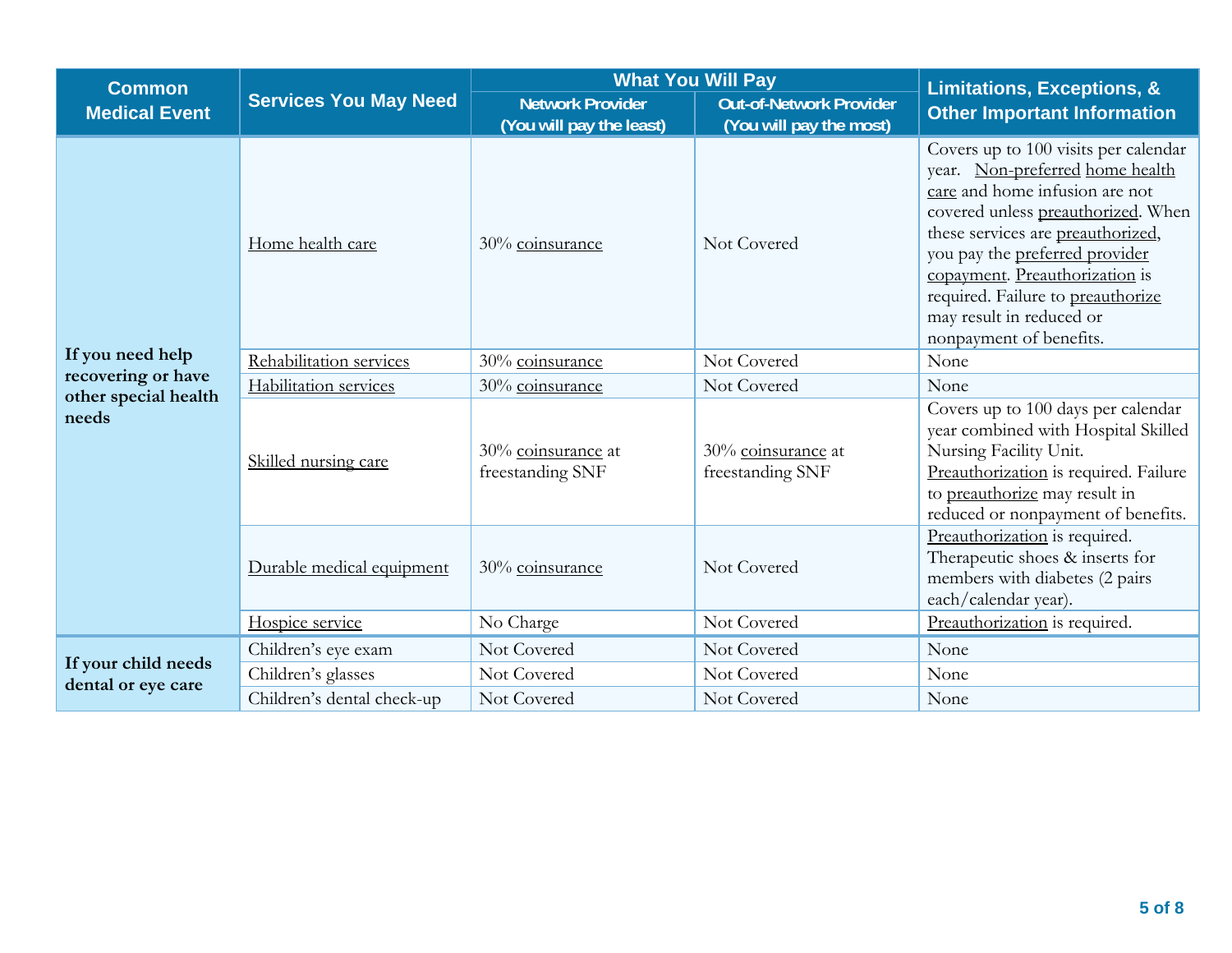# **Excluded Services & Other Covered Services:**

| Services Your Plan Generally Does NOT Cover (Check your policy or plan document for more information and a list of any other excluded services.) |                                                                                                                              |                                                                 |  |
|--------------------------------------------------------------------------------------------------------------------------------------------------|------------------------------------------------------------------------------------------------------------------------------|-----------------------------------------------------------------|--|
| Cosmetic surgery<br>Dental care (Adult/Child)                                                                                                    | Routine foot care<br>Private -duty nursing                                                                                   | Services not deemed medically necessary<br>Weight loss programs |  |
| Infertility treatment<br>Long-term care                                                                                                          | Routine eye care (Adult/Child)<br>$\bullet$                                                                                  |                                                                 |  |
|                                                                                                                                                  | Other Covered Services (Limitations may apply to these services. This isn't a complete list. Please see your plan document.) |                                                                 |  |
| Acupuncture                                                                                                                                      | Bariatric surgery                                                                                                            | Chiropractic care                                               |  |

Hearing aids

Your Rights to Continue Coverage: There are agencies that can help if you want to continue your coverage after it ends. The contact information for those agencies is: [insert State, HHS, DOL, and/or other applicable agency contact information]. Other coverage options may be available to you too, including buying individual insurance coverage through the Health Insurance Marketplace. For more information about the Marketplace, visit www.HealthCare.gov or call 1-800-318- 2596.

Your Grievance and Appeals Rights: There are agencies that can help if you have a complaint against your plan for a denial of a claim. This complaint is called a grievance or appeal. For more information about your rights, look at the explanation of benefits you will receive for that medical claim. Your plan documents also provide complete information to submit a claim, appeal, or a grievance for any reason to your plan. For more information about your rights, this notice, or assistance, contact:

| Department of Labor's Employee Benefits |
|-----------------------------------------|
| Security Administration at              |
| 1-866-444-EBSA(3272) or                 |
| www.dol.gov/ebsa/healthreform           |
| Or Contact:                             |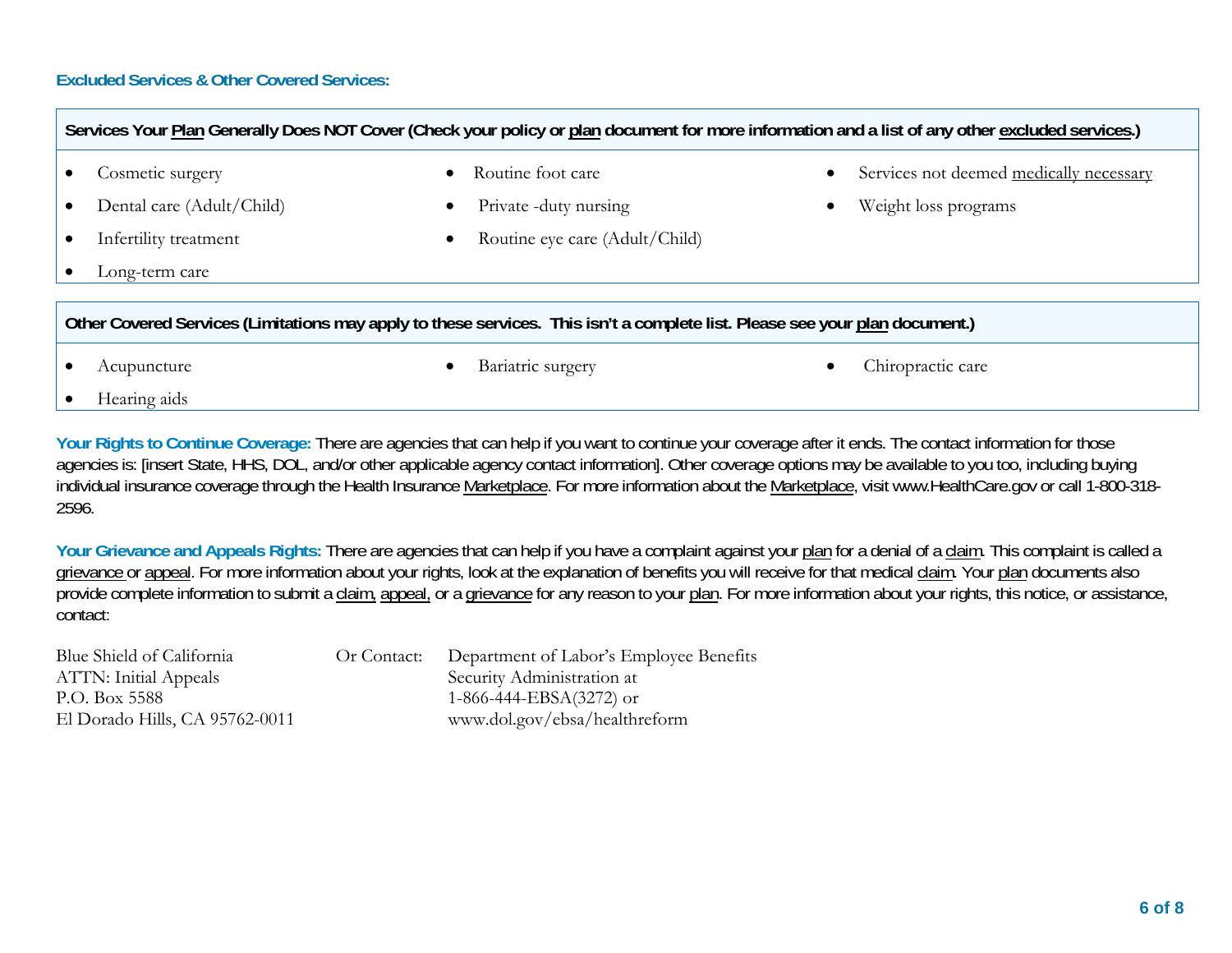# **Does this plan provide Minimum Essential Coverage? Yes**.

If you don't have Minimum Essential Coverage for a month, you'll have to make a payment when you file your tax return unless you qualify for an exemption from the requirement that you have health coverage for that month.

# **Does this plan meet Minimum Value Standards? Yes**.

If your plan doesn't meet the Minimum Value Standards, you may be eligible for a premium tax credit to help you pay for a plan through the Marketplace.

# **Language Access Services:**

Spanish (Español): Para obtener asistencia en Español, llame al 1-866-346-7198.

Tagalog (Tagalog): Kung kailangan ninyo ang tulong sa Tagalog tumawag sa 1-866-346-7198.

Chinese (中文): 如果需要中文的帮助, 请拨打这个号码1-866-346-7198.

Navajo (Dine): Dinek'ehgo shika at'ohwol ninisingo, kwiijigo holne' 1-866-346-7198.

–––––––––––––––––––––– *To see examples of how this plan might cover costs for a sample medical situation, see the next section.–––––––––––*––––––––––